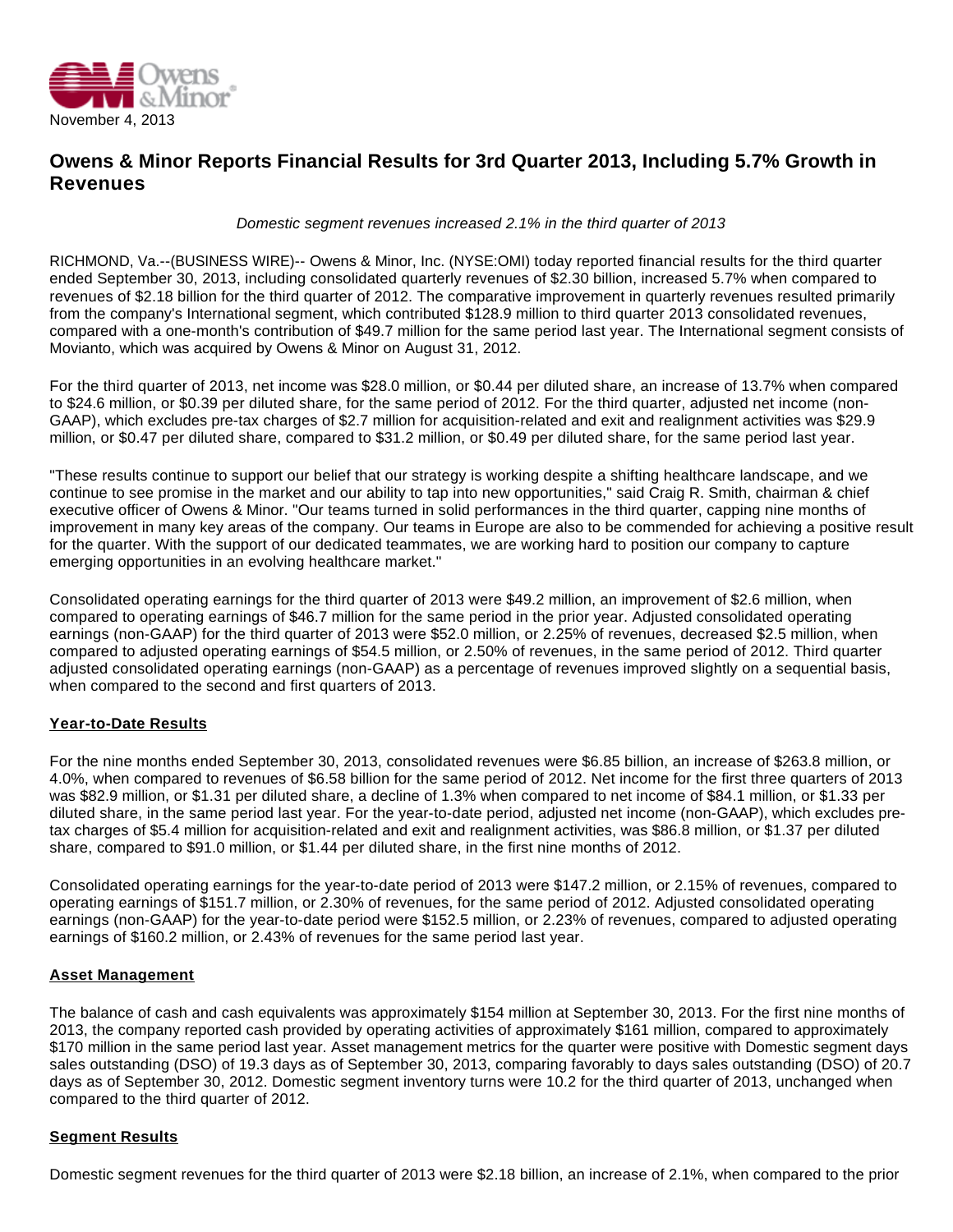year's third quarter revenues of \$2.13 billion. The increase in third quarter Domestic segment revenues was primarily due to one additional selling day during the quarter, when compared to the same period in the prior year. For the year-to-date period, Domestic segment revenues were \$6.47 billion, a decline of 0.9%, when compared to revenues of \$6.53 billion for the same period last year. The \$59.5 million decline resulted primarily from ongoing market trends such as lower rates of healthcare utilization, reduced government purchasing, and the company's continued rationalization of smaller, less profitable healthcare provider and supplier customers.

For the third quarter of 2013, Domestic segment operating earnings were \$51.2 million, or 2.35% of segment revenues, a decline of approximately \$3.9 million when compared to operating earnings of \$55.1 million, or 2.59% of segment revenues, in the same period of 2012. The decline resulted primarily from lower margin on sales to hospital customers and increased healthcare expenses, partially offset by benefits from the company's sourcing efforts. For the year-to-date period, Domestic segment operating earnings declined \$5.4 million to \$155.4 million, or 2.40% of segment revenues, compared to \$160.8 million, or 2.46% of revenues, for the prior year period. The year-to-date decline resulted from a combination of factors including benefits from a California sales tax settlement and certain supplier price changes, which were offset by increased expenses for healthcare, litigation, and the transition to a new delivery fleet vendor.

The International segment contributed revenues of \$128.9 million and operating earnings of \$0.7 million to third quarter 2013 results. For purposes of comparison to the third quarter of 2012, the International segment reported revenues of \$49.7 million and an operating loss of \$0.6 million, representing one month's contribution to quarterly results. Sequential quarterly improvement in the International segment resulted from improved utilization of network capacity, continued growth, and diminishing reliance on transition services from the former parent company. For the year-to-date period, the International segment reported \$372.9 million in revenues, along with year-to-date operating losses of \$2.8 million, which reduced year-todate consolidated net income by \$0.04 per diluted share. In comparison, the International segment reported revenues of \$49.7 million and an operating loss of \$0.6 million for the year-to-date period of 2012. For both the quarter and year-to-date periods of 2013, approximately 50% of International segment revenues were derived from fee-for-service customer arrangements.

## **2013 Outlook**

For 2013, the company continues to target revenue growth of 2% to 4%, but is now targeting adjusted net income per diluted share at the lower end of the original guidance of \$1.90 to \$2.00 for the year, which includes operating results from the Movianto acquisition, but excludes exit and realignment costs, as well as acquisition-related costs.

The 2013 outlook is based on certain assumptions that are subject to the risk factors discussed in the company's filings with the Securities & Exchange Commission.

#### **Highlights & Upcoming Events**

- The Owens & Minor board of directors declared a fourth quarter 2013 dividend of \$0.24 per diluted share. The dividend is payable on December 31, 2013, to shareholders of record on December 16, 2013.
- Owens & Minor signed a five-year agreement with HealthTrust, the group purchasing organization (GPO). The contract, which was effective October 1, 2013, is scheduled to expire on September 30, 2018.
- Owens & Minor is scheduled to participate in the 2013 Credit Suisse Healthcare Conference on November 13, 2013 in Phoenix. The presentation, which will be webcast, is scheduled for 1:00 p.m. Mountain Time.
- Owens & Minor has scheduled its Annual Investor Day in New York for Wednesday, December 4, 2013. Owens & Minor executives will provide an operational and strategic overview, as well as the company's financial outlook for 2014. The meeting is scheduled to begin at 8:00 a.m. EST and is expected to conclude at approximately 10:30 a.m. EST. A live, listen-only webcast of the briefing will be available on the company website at [www.owens-minor.com](http://cts.businesswire.com/ct/CT?id=smartlink&url=http%3A%2F%2Fwww.owens-minor.com&esheet=50743169&newsitemid=20131104006608&lan=en-US&anchor=www.owens-minor.com&index=1&md5=bcfe073441bb53db36934b4be61dedc8) under the Investor Relations Section. Professional Wall Street analysts and investors may register via [http://investors.owens](http://cts.businesswire.com/ct/CT?id=smartlink&url=http%3A%2F%2Finvestors.owens-minor.com%2Fregistration.cfm&esheet=50743169&newsitemid=20131104006608&lan=en-US&anchor=http%3A%2F%2Finvestors.owens-minor.com%2Fregistration.cfm&index=2&md5=7bcbcd4004debd6eaa53d93dabd3eb70)[minor.com/registration.cfm.](http://cts.businesswire.com/ct/CT?id=smartlink&url=http%3A%2F%2Finvestors.owens-minor.com%2Fregistration.cfm&esheet=50743169&newsitemid=20131104006608&lan=en-US&anchor=http%3A%2F%2Finvestors.owens-minor.com%2Fregistration.cfm&index=2&md5=7bcbcd4004debd6eaa53d93dabd3eb70)

#### **Investors' 3Q 2013 Conference Call & Supplemental Material**

Owens & Minor's management team will conduct a conference call to discuss the third quarter financial results on Tuesday, November 5, 2013, at 8:30 a.m. EST. The access code for the conference call, international dial-in, and replay is #78041849. Participants may access the call at 866-393-1604. The international dial-in number is 224-357-2191. A replay of the call will be available for one week by dialing 855-859-2056. A webcast of the call, along with supplemental information, will be available on [www.owens-minor.com](http://cts.businesswire.com/ct/CT?id=smartlink&url=http%3A%2F%2Fwww.owens-minor.com&esheet=50743169&newsitemid=20131104006608&lan=en-US&anchor=www.owens-minor.com&index=3&md5=4328a4ae9c9c7f152fe84210a952e861) under the Investor Relations section.

#### **Information on [www.Owens-Minor.com](http://cts.businesswire.com/ct/CT?id=smartlink&url=http%3A%2F%2Fwww.Owens-Minor.com&esheet=50743169&newsitemid=20131104006608&lan=en-US&anchor=www.Owens-Minor.com&index=4&md5=6774dfde18a558ab397198636011d88d)**

Owens & Minor uses its website, [www.owens-minor.com,](http://cts.businesswire.com/ct/CT?id=smartlink&url=http%3A%2F%2Fwww.owens-minor.com&esheet=50743169&newsitemid=20131104006608&lan=en-US&anchor=www.owens-minor.com&index=5&md5=1c63a01c0e6fffe5e8db1af1f54fcf70) as a channel of distribution for material company information, including news releases, investor presentations and financial information. This information is routinely posted and accessible under the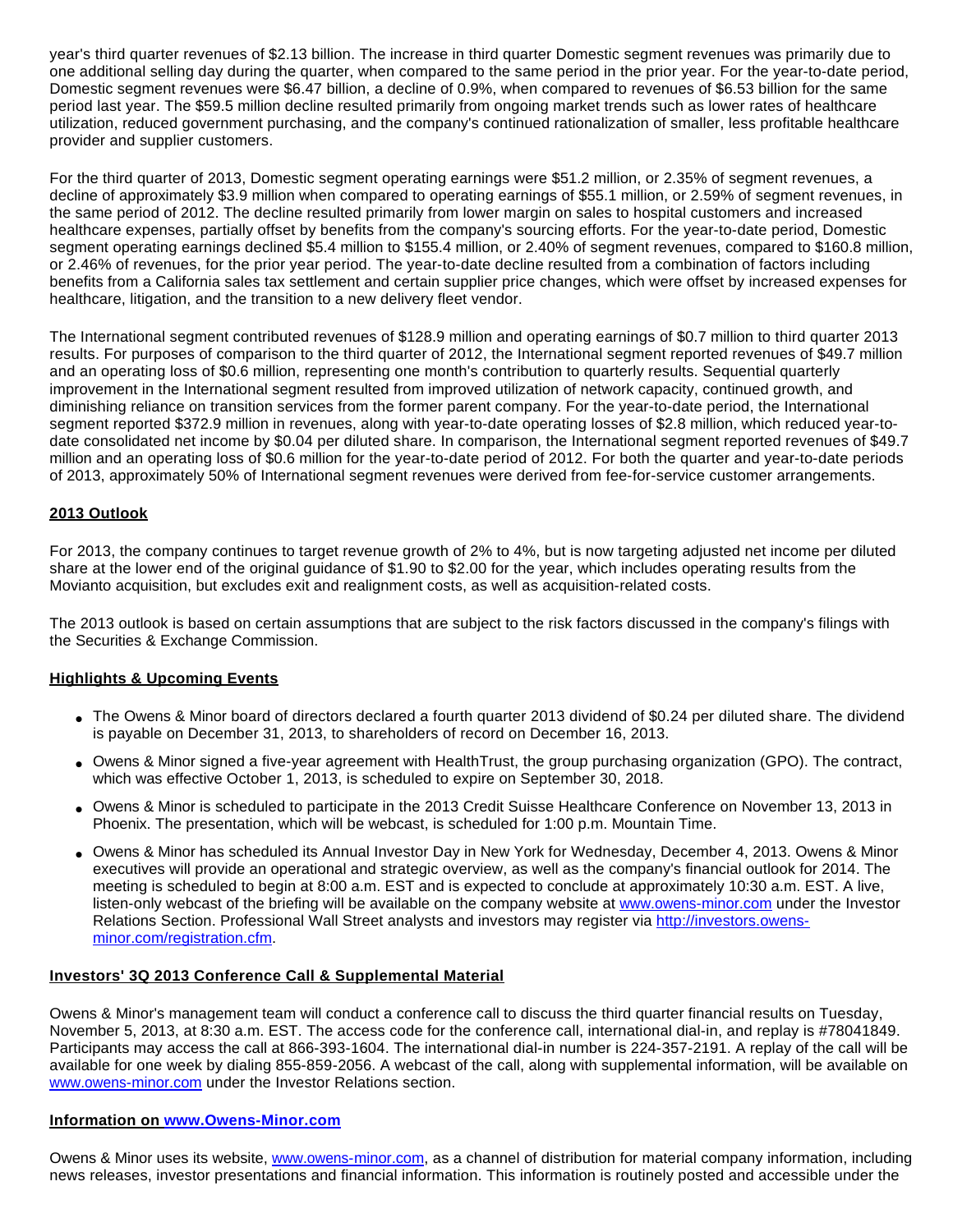Investor Relations section.

#### **Safe Harbor Statement**

Except for historical information, the matters discussed in this press release may constitute forward-looking statements that involve risks and uncertainties that could cause actual results to differ materially from those projected. These risk factors are discussed in reports filed by the company with the Securities & Exchange Commission. All of this information is available at [www.owens-minor.com.](http://cts.businesswire.com/ct/CT?id=smartlink&url=http%3A%2F%2Fwww.owens-minor.com&esheet=50743169&newsitemid=20131104006608&lan=en-US&anchor=www.owens-minor.com&index=6&md5=7eb00601aa127aad3561127bacf2dd7a) The company assumes no obligation, and expressly disclaims any such obligation, to update or alter information, whether as a result of new information, future events, or otherwise.

**Owens & Minor, Inc.,** (NYSE: OMI) a FORTUNE 500 company headquartered in Richmond, Virginia, is a leading national provider of distribution and logistics services to the healthcare industry and a leading European provider of logistics services to pharmaceutical, life-science, and medical-device manufacturers. With a diverse product and service offering and facilities throughout the United States and Europe, the company serves hospitals, integrated healthcare systems, alternate site locations, group purchasing organizations, healthcare manufacturers, and the federal government. Owens & Minor also provides technology and consulting programs that improve inventory management and streamline logistics across the entire medical supply chain. For news releases, or for more information about Owens & Minor, visit the company website at [www.owens-minor.com.](http://cts.businesswire.com/ct/CT?id=smartlink&url=http%3A%2F%2Fwww.owens-minor.com&esheet=50743169&newsitemid=20131104006608&lan=en-US&anchor=www.owens-minor.com&index=7&md5=0481afc9167122dcfda43cb886e4c62b)

#### **Owens & Minor, Inc.**

#### **Consolidated Statements of Income (unaudited)**

(in thousands, except per share data)

|                                                      | Three Months Ended September 30, |           |    |           |  |  |  |
|------------------------------------------------------|----------------------------------|-----------|----|-----------|--|--|--|
|                                                      |                                  | 2013      |    | 2012      |  |  |  |
| Net revenue                                          | \$                               | 2,304,599 | \$ | 2,179,895 |  |  |  |
| Cost of goods sold                                   |                                  | 2,031,270 |    | 1,951,772 |  |  |  |
| Gross margin                                         |                                  | 273,329   |    | 228,123   |  |  |  |
| Selling, general and administrative expenses         |                                  | 211,344   |    | 165,320   |  |  |  |
| Acquisition-related and exit and realignment charges |                                  | 2,747     |    | 7,831     |  |  |  |
| Depreciation and amortization                        |                                  | 12,441    |    | 10,090    |  |  |  |
| Other operating income, net                          |                                  | (2, 418)  |    | (1,781)   |  |  |  |
| Operating earnings                                   |                                  | 49,215    |    | 46,663    |  |  |  |
| Interest expense, net                                |                                  | 3,389     |    | 3,066     |  |  |  |
| Income before income taxes                           |                                  | 45,826    |    | 43,597    |  |  |  |
| Income tax provision                                 |                                  | 17,856    |    | 19,000    |  |  |  |
| Net income                                           | \$                               | 27,970    | \$ | 24,597    |  |  |  |
| Net income per common share:                         |                                  |           |    |           |  |  |  |
| <b>Basic</b>                                         | \$                               | 0.44      | \$ | 0.39      |  |  |  |
| <b>Diluted</b>                                       | \$                               | 0.44      | \$ | 0.39      |  |  |  |

|                                                      | Nine Months Ended September 30, |    |           |  |  |
|------------------------------------------------------|---------------------------------|----|-----------|--|--|
|                                                      | 2012<br>2013                    |    |           |  |  |
| Net revenue                                          | \$<br>6,846,995                 | \$ | 6,583,221 |  |  |
| Cost of goods sold                                   | 6,021,183                       |    | 5,929,341 |  |  |
| Gross margin                                         | 825,812                         |    | 653,880   |  |  |
| Selling, general and administrative expenses         | 641,613                         |    | 471,179   |  |  |
| Acquisition-related and exit and realignment charges | 5,395                           |    | 8.448     |  |  |
| Depreciation and amortization                        | 37,347                          |    | 27,184    |  |  |
| Other operating income, net                          | (5,693)                         |    | (4,643)   |  |  |
| Operating earnings                                   | 147,150                         |    | 151,712   |  |  |
| Interest expense, net                                | 9,835                           |    | 9,975     |  |  |
| Income before income taxes                           | 137,315                         |    | 141,737   |  |  |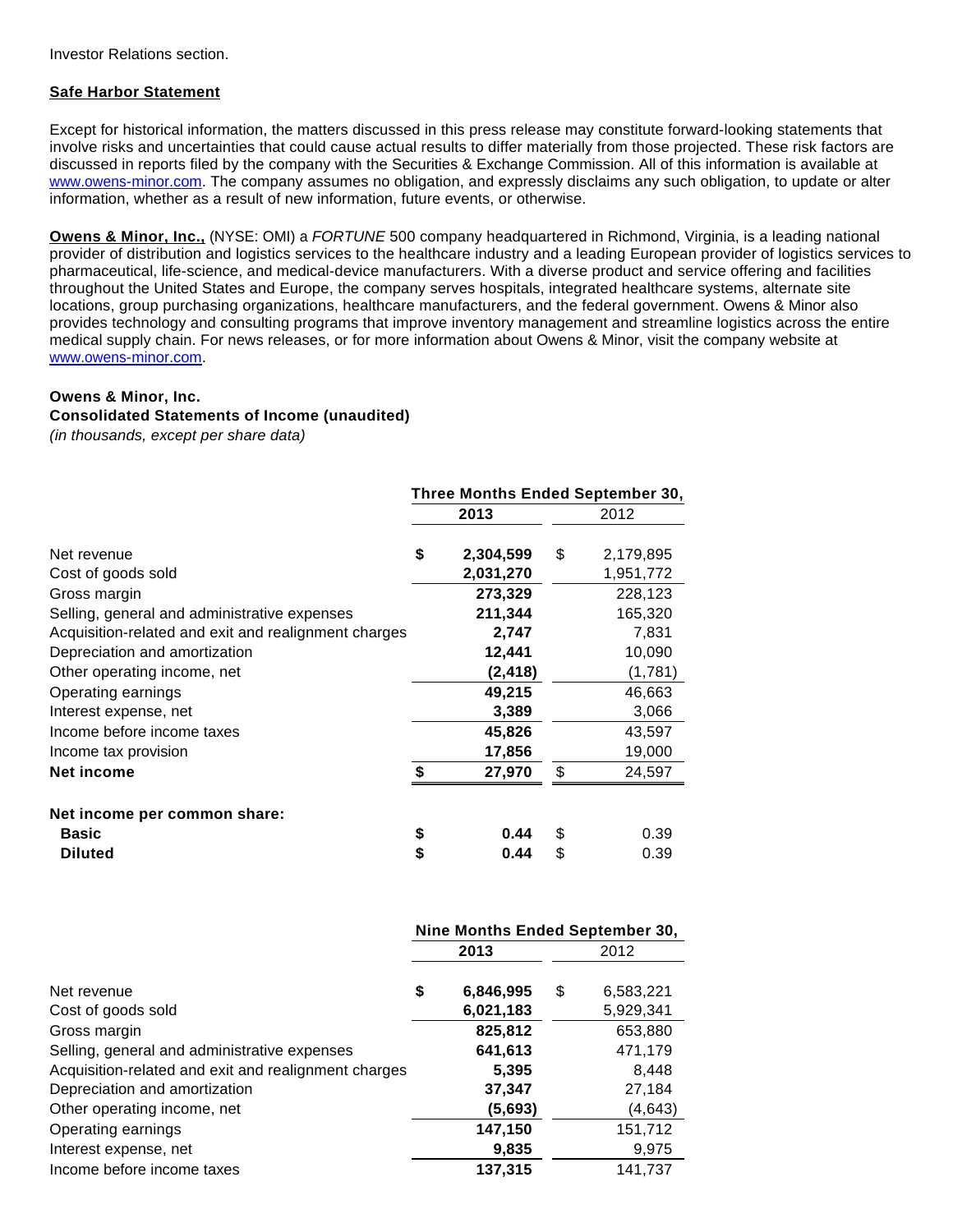| Income tax provision         | 54,374 |   | 57,667 |
|------------------------------|--------|---|--------|
| Net income                   | 82.941 |   | 84.070 |
| Net income per common share: |        |   |        |
| <b>Basic</b>                 | 1.31   | S | 1.33   |
| <b>Diluted</b>               | 1.31   | S | 1.33   |

### **Owens & Minor, Inc.**

**Condensed Consolidated Balance Sheets (unaudited)**

(in thousands)

|                                           | September 30, December 31,<br>2013 | 2012      |
|-------------------------------------------|------------------------------------|-----------|
| <b>Assets</b>                             |                                    |           |
| <b>Current assets</b>                     |                                    |           |
| Cash and cash equivalents                 | \$<br>153,789 \$                   | 97,888    |
| Accounts and notes receivable, net        | 571,458                            | 553,502   |
| Merchandise inventories                   | 787,803                            | 763,756   |
| Other current assets                      | 246,242                            | 213,748   |
| <b>Total current assets</b>               | 1,759,292                          | 1,628,894 |
| Property and equipment, net               | 192,672                            | 191,841   |
| Goodwill, net                             | 274,896                            | 274,884   |
| Intangible assets, net                    | 40,519                             | 42,313    |
| Other assets, net                         | 80,287                             | 69,769    |
| <b>Total assets</b>                       | \$<br>2,347,666 \$                 | 2,207,701 |
| <b>Liabilities and equity</b>             |                                    |           |
| <b>Current liabilities</b>                |                                    |           |
| Accounts payable                          | \$<br>689,554 \$                   | 603,137   |
| Accrued payroll and related liabilities   | 24,793                             | 25,468    |
| Deferred income taxes                     | 49,860                             | 40,758    |
| Other current liabilities                 | 276,697                            | 254,924   |
| <b>Total current liabilities</b>          | 1,040,904                          | 924,287   |
| Long-term debt, excluding current portion | 214,416                            | 215,383   |
| Deferred income taxes                     | 30,185                             | 30,921    |
| Other liabilities                         | 55,841                             | 63,454    |
| <b>Total liabilities</b>                  | 1,341,346                          | 1,234,045 |
| <b>Total equity</b>                       | 1,006,320                          | 973,656   |
| <b>Total liabilities and equity</b>       | \$<br>2,347,666 \$                 | 2,207,701 |

#### **Owens & Minor, Inc.**

## **Consolidated Statements of Cash Flows (unaudited)**

(in thousands)

|                                                         |              | Nine Months Ended September 30, |
|---------------------------------------------------------|--------------|---------------------------------|
|                                                         | 2013         | 2012                            |
| <b>Operating activities:</b>                            |              |                                 |
| Net income                                              | \$<br>82,941 | \$<br>84,070                    |
| Adjustments to reconcile net income to cash provided by |              |                                 |
| operating activities:                                   |              |                                 |
| Depreciation and amortization                           | 37,347       | 27,184                          |
| Share-based compensation expense                        | 5.162        | 4,844                           |
| Provision for losses on accounts and notes receivable   | 179          | 414                             |
| Deferred income tax expense                             | 8,424        | 1,098                           |
| Changes in operating assets and liabilities:            |              |                                 |
| Accounts and notes receivable                           | (20,703)     | (7,886)                         |
| Merchandise inventories                                 | (23.690)     | 45.301                          |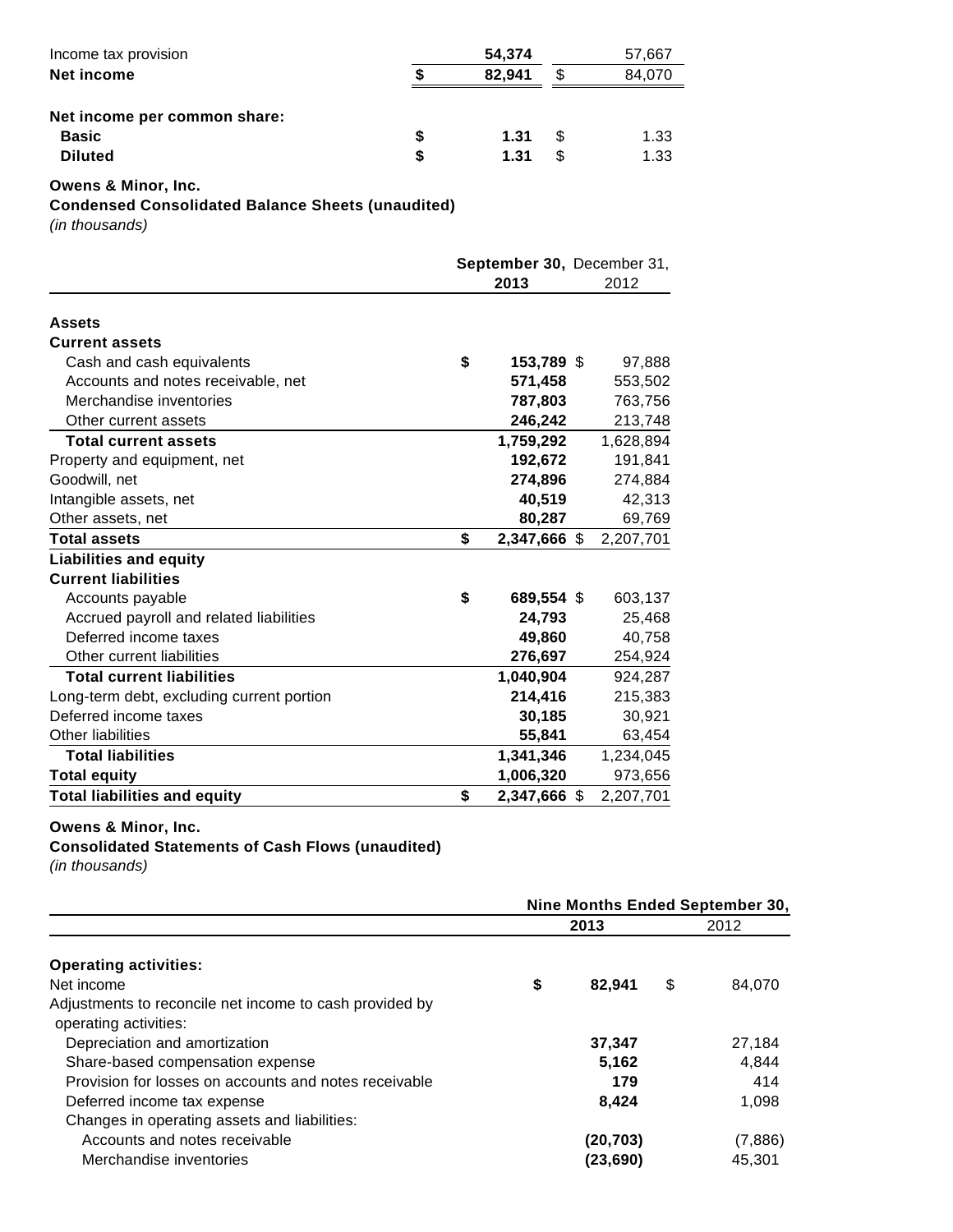| Accounts payable                                             | 93,950        | 32,467       |
|--------------------------------------------------------------|---------------|--------------|
| Net change in other assets and liabilities                   | (21, 285)     | (16, 355)    |
| Other, net                                                   | (1, 159)      | (773)        |
| Cash provided by operating activities                        | 161,166       | 170,364      |
| <b>Investing activities:</b>                                 |               |              |
| Acquisition, net of cash acquired                            |               | (149, 910)   |
| Additions to property and equipment                          | (25, 144)     | (7,890)      |
| Additions to computer software and intangible assets         | (20, 361)     | (19, 934)    |
| Proceeds from the sale of property and equipment             | 2,020         | 3,237        |
| Cash used for investing activities                           | (43, 485)     | (174, 497)   |
|                                                              |               |              |
| <b>Financing activities:</b>                                 |               |              |
| Cash dividends paid                                          | (45, 587)     | (41, 791)    |
| Repurchases of common stock                                  | (15, 701)     | (11, 250)    |
| Financing costs paid                                         |               | (1,303)      |
| Excess tax benefits related to share-based compensation      | 733           | 1,223        |
| Proceeds from exercise of stock options                      | 4,821         | 4,114        |
| Other, net                                                   | (6, 769)      | (4, 444)     |
| Cash used for financing activities                           | (62, 503)     | (53, 451)    |
|                                                              |               |              |
| Effect of exchange rate changes on cash and cash equivalents | 723           | 1,313        |
| Net increase (decrease) in cash and cash equivalents         | 55,901        | (56, 271)    |
| Cash and cash equivalents at beginning of period             | 97,888        | 135,938      |
| Cash and cash equivalents at end of period                   | \$<br>153,789 | \$<br>79,667 |

## **Owens & Minor, Inc.**

# **Financial Statistics and GAAP/Non-GAAP Reconciliations (unaudited)**

(in thousands, except ratios and per share data)

|                                                                    | <b>Quarter Ended</b> |     |           |    |           |    |            |    |           |
|--------------------------------------------------------------------|----------------------|-----|-----------|----|-----------|----|------------|----|-----------|
|                                                                    | 9/30/2013            |     | 6/30/2013 |    | 3/31/2013 |    | 12/31/2012 |    | 9/30/2012 |
| <b>Consolidated operating results:</b>                             |                      |     |           |    |           |    |            |    |           |
| Net revenue                                                        | \$<br>2,304,599      | S   | 2,266,687 | \$ | 2,275,709 | \$ | 2,324,924  | S  | 2,179,895 |
| Gross margin                                                       | \$<br>273,329        | \$  | 273,431   | \$ | 279,052   | \$ | 270,774    | \$ | 228,123   |
| Gross margin as a percent of revenue                               | 11.86%               |     | 12.06%    |    | 12.26%    |    | 11.65%     |    | 10.46%    |
| SG&A expenses                                                      | \$<br>211,344        | \$. | 212,548   | \$ | 217,721   | \$ | 211,415    | S. | 165,320   |
| SG&A expenses as a percent of revenue                              | 9.17%                |     | 9.38%     |    | 9.57%     |    | 9.09%      |    | 7.58%     |
| Operating earnings, as reported<br>(GAAP)                          | \$<br>49,215         | \$  | 50,050    | \$ | 47,884    | S  | 45,041     | S  | 46,663    |
| Acquisition-related and exit and<br>realignment charges            | 2,747                |     | 638       |    | 2,010     |    | 1,717      |    | 7,831     |
| Operating earnings, adjusted (Non-<br>GAAP)                        | \$<br>51,962         | \$  | 50,688    | \$ | 49,894    | \$ | 46,758     | \$ | 54,494    |
| Operating earnings as a percent of<br>revenue, adjusted (Non-GAAP) | 2.25%                |     | 2.24%     |    | 2.19%     |    | 2.01%      |    | 2.50%     |
| Net income, as reported (GAAP)<br>Acquisition-related and exit and | \$<br>27,970         | \$  | 28,872    | \$ | 26,098    | \$ | 24,934     | \$ | 24,597    |
| realignment charges, after-tax                                     | 1,899                |     | 412       |    | 1,521     |    | 1,237      |    | 6,588     |
| Net income, adjusted (Non-GAAP)                                    | \$<br>29,869         | \$  | 29,284    | \$ | 27,619    | \$ | 26,171     | \$ | 31,185    |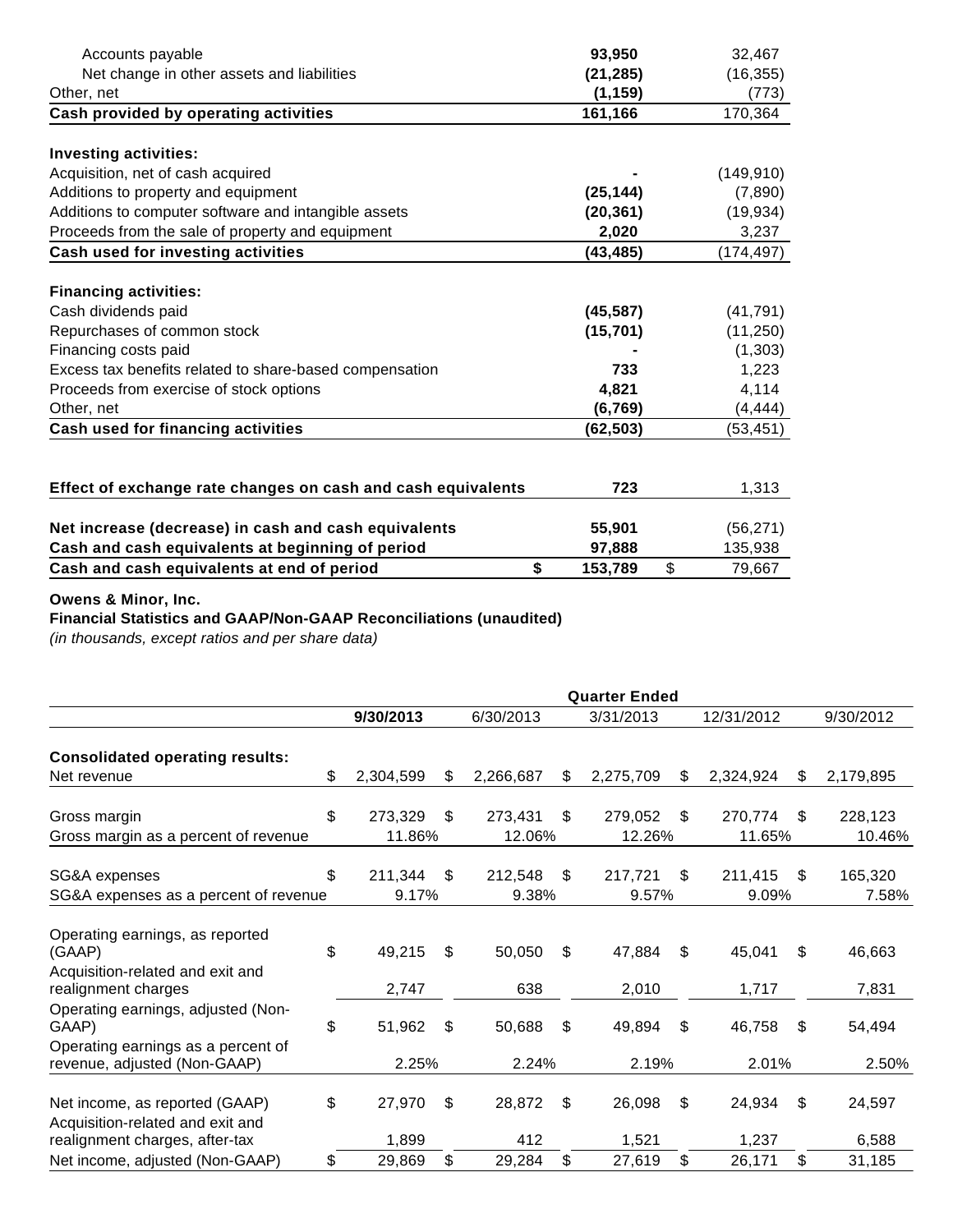| Net income per diluted common share,<br>as reported (GAAP)  | \$<br>0.44    | \$ | 0.46    | -\$  | 0.41    | \$   | 0.39    | \$. | 0.39    |
|-------------------------------------------------------------|---------------|----|---------|------|---------|------|---------|-----|---------|
| Acquisition-related and exit and<br>realignment charges     | 0.03          |    |         |      | 0.03    |      | 0.02    |     | 0.10    |
| Net income per diluted common share,<br>adjusted (Non-GAAP) | \$<br>0.47    | S  | 0.46    | - \$ | 0.44    | - \$ | 0.41    | æ.  | 0.49    |
| Financing:                                                  |               |    |         |      |         |      |         |     |         |
| Cash and cash equivalents                                   | \$<br>153.789 | \$ | 207.826 | \$.  | 218,563 |      | 97.888  | Ж   | 79,667  |
| Total interest-bearing debt                                 | \$<br>216,850 | \$ | 216.994 | \$.  | 216.414 |      | 217.591 |     | 216,924 |
| <b>Stock information:</b>                                   |               |    |         |      |         |      |         |     |         |
| Cash dividends per common share                             | \$<br>0.24    | S  | 0.24    | -S   | 0.24    | \$.  | 0.22    | S.  | 0.22    |
| Stock price at quarter-end                                  | \$<br>34.59   | \$ | 33.83   | \$.  | 32.56   |      | 28.51   | \$  | 29.88   |

#### **Use of Non-GAAP Measures**

This earnings release contains financial measures that are not calculated in accordance with U.S. generally accepted accounting principles ("GAAP"). In general, the measures exclude items and charges that (i) management does not believe reflect Owens & Minor, Inc.'s (the "Company") core business and relate more to strategic, multi-year corporate activities; or (ii) relate to activities or actions that may have occurred over multiple or in prior periods without predictable trends. Management uses these non-GAAP financial measures internally to evaluate the Company's performance, evaluate the balance sheet, engage in financial and operational planning and determine incentive compensation.

Management provides these non-GAAP financial measures to investors as supplemental metrics to assist readers in assessing the effects of items and events on its financial and operating results and in comparing the Company's performance to that of its competitors. However, the non-GAAP financial measures used by the Company may be calculated differently from, and therefore may not be comparable to, similarly titled measures used by other companies.

The non-GAAP financial measures disclosed by the Company should not be considered a substitute for, or superior to, financial measures calculated in accordance with GAAP, and the financial results calculated in accordance with GAAP and reconciliations to those financial statements set forth above should be carefully evaluated.

## **Owens & Minor, Inc. Summary Segment Information (unaudited)**

(in thousands, except ratios)

|                                                      | Three Months Ended September 30, |             |              |        |    |             |              |  |  |
|------------------------------------------------------|----------------------------------|-------------|--------------|--------|----|-------------|--------------|--|--|
|                                                      |                                  |             | 2013         |        |    |             | 2012         |  |  |
|                                                      | $%$ of                           |             |              |        |    |             | % of         |  |  |
|                                                      |                                  |             | consolidated |        |    |             | consolidated |  |  |
|                                                      | <b>Amount</b>                    |             | net revenue  | Amount |    | net revenue |              |  |  |
| Net revenue:                                         |                                  |             |              |        |    |             |              |  |  |
| Domestic                                             |                                  | \$2,175,663 | 94.41        | %      |    | \$2,130,226 | 97.72 %      |  |  |
| International                                        |                                  | 128,936     | 5.59         | %      |    | 49,669      | 2.28 %       |  |  |
| Consolidated net revenue                             |                                  | 2,304,599   | 100.00 %     |        |    | \$2,179,895 | 100.00 %     |  |  |
|                                                      |                                  |             | % of segment |        |    |             | % of segment |  |  |
| <b>Operating earnings (loss):</b>                    |                                  |             | net revenue  |        |    |             | net revenue  |  |  |
| Domestic                                             | \$                               | 51,213      | 2.35%        |        | \$ | 55,120      | 2.59 %       |  |  |
| International                                        |                                  | 749         | 0.58         | %      |    | (626)       | $(1.26)$ %   |  |  |
| Acquisition-related and exit and realignment charges |                                  | (2,747)     | N/A          | %      |    | (7,831)     | N/A %        |  |  |
| Consolidated operating earnings                      |                                  | 49,215      | 2.14%        |        | \$ | 46,663      | 2.14%        |  |  |
| <b>Depreciation and amortization:</b>                |                                  |             |              |        |    |             |              |  |  |
| Domestic                                             | \$                               | 8,805       |              |        | \$ | 8,801       |              |  |  |
| International                                        |                                  | 3,636       |              |        |    | 1,289       |              |  |  |
| Consolidated depreciation and amortization           |                                  | 12,441      |              |        | \$ | 10,090      |              |  |  |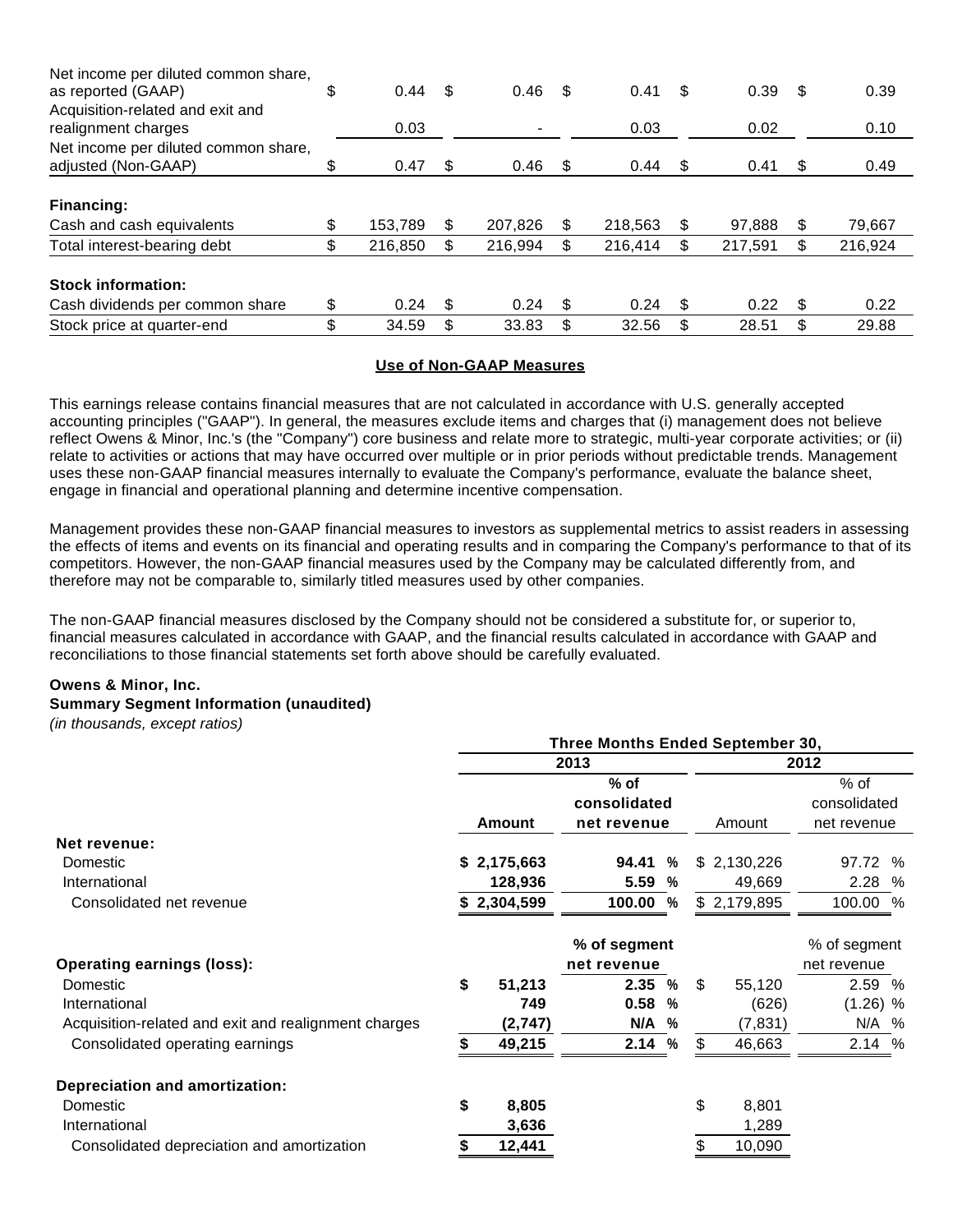| Capital expenditures: (1)         |        |       |
|-----------------------------------|--------|-------|
| Domestic                          | 10.032 | 8.929 |
| International                     | 4.426  | 738   |
| Consolidated capital expenditures | 14.458 | 9,667 |

|                                                      | Nine Months Ended September 30, |               |               |              |  |  |  |  |
|------------------------------------------------------|---------------------------------|---------------|---------------|--------------|--|--|--|--|
|                                                      |                                 | 2012          |               |              |  |  |  |  |
|                                                      |                                 | $%$ of        |               | % of         |  |  |  |  |
|                                                      |                                 | consolidated  |               | consolidated |  |  |  |  |
|                                                      | <b>Amount</b>                   | net revenue   | Amount        | net revenue  |  |  |  |  |
| Net revenue:                                         |                                 |               |               |              |  |  |  |  |
| Domestic                                             | \$6,474,069                     | %<br>94.55    | \$6,533,552   | 99.25 %      |  |  |  |  |
| International                                        | 372,926                         | 5.45 %        | 49,669        | 0.75 %       |  |  |  |  |
| Consolidated net revenue                             | \$6,846,995                     | 100.00 %      | \$6,583,221   | 100.00 %     |  |  |  |  |
|                                                      |                                 | % of segment  |               | % of segment |  |  |  |  |
| <b>Operating earnings (loss):</b>                    |                                 | net revenue   |               | net revenue  |  |  |  |  |
| Domestic                                             | \$<br>155,364                   | 2.40<br>%     | \$<br>160,786 | 2.46 %       |  |  |  |  |
| International                                        | (2,819)                         | $(0.76)$ %    | (626)         | $(1.26)$ %   |  |  |  |  |
| Acquisition-related and exit and realignment charges | (5, 395)                        | N/A %         | (8, 448)      | N/A %        |  |  |  |  |
| Consolidated operating earnings                      | 147,150                         | 2.15 %        | \$<br>151,712 | 2.30 %       |  |  |  |  |
| <b>Depreciation and amortization:</b>                |                                 |               |               |              |  |  |  |  |
| Domestic                                             | \$<br>26,775                    |               | \$<br>25,895  |              |  |  |  |  |
| International                                        | 10,572                          |               | 1,289         |              |  |  |  |  |
| Consolidated depreciation and amortization           | 37,347<br>\$                    |               | \$<br>27,184  |              |  |  |  |  |
| Capital expenditures: (1)                            |                                 |               |               |              |  |  |  |  |
| Domestic                                             | \$<br>34,506                    |               | \$<br>27,086  |              |  |  |  |  |
| International                                        | 10,999                          |               | 738           |              |  |  |  |  |
| Consolidated capital expenditures                    | \$<br>45,505                    |               | \$<br>27,824  |              |  |  |  |  |
|                                                      |                                 | September 30, | December 31,  |              |  |  |  |  |
|                                                      |                                 | 2013          | 2012          |              |  |  |  |  |
| Total assets:                                        |                                 |               |               |              |  |  |  |  |
| Domestic                                             | \$1,749,805                     |               | \$1,723,699   |              |  |  |  |  |
| International                                        | 444,072                         |               | 386,114       |              |  |  |  |  |
| Segment assets                                       | 2,193,877                       |               | 2,109,813     |              |  |  |  |  |
| Cash and cash equivalents                            | 153,789                         |               | 97,888        |              |  |  |  |  |
|                                                      | \$2,347,666                     |               | \$2,207,701   |              |  |  |  |  |

 $(1)$  Represents additions to property and equipment and additions to computer software and separately acquired intangible assets.

# **Owens & Minor, Inc. Net Income Per Common Share (unaudited)**

(in thousands, except per share data)

|                          | <b>Three Months Ended</b><br>September 30, |        |   |        |     | <b>Nine Months Ended</b><br>September 30, |  |        |
|--------------------------|--------------------------------------------|--------|---|--------|-----|-------------------------------------------|--|--------|
|                          |                                            | 2013   |   | 2012   |     | 2013                                      |  | 2012   |
| Numerator:<br>Net income |                                            | 27.970 | S | 24.597 | - S | 82.941                                    |  | 84.070 |